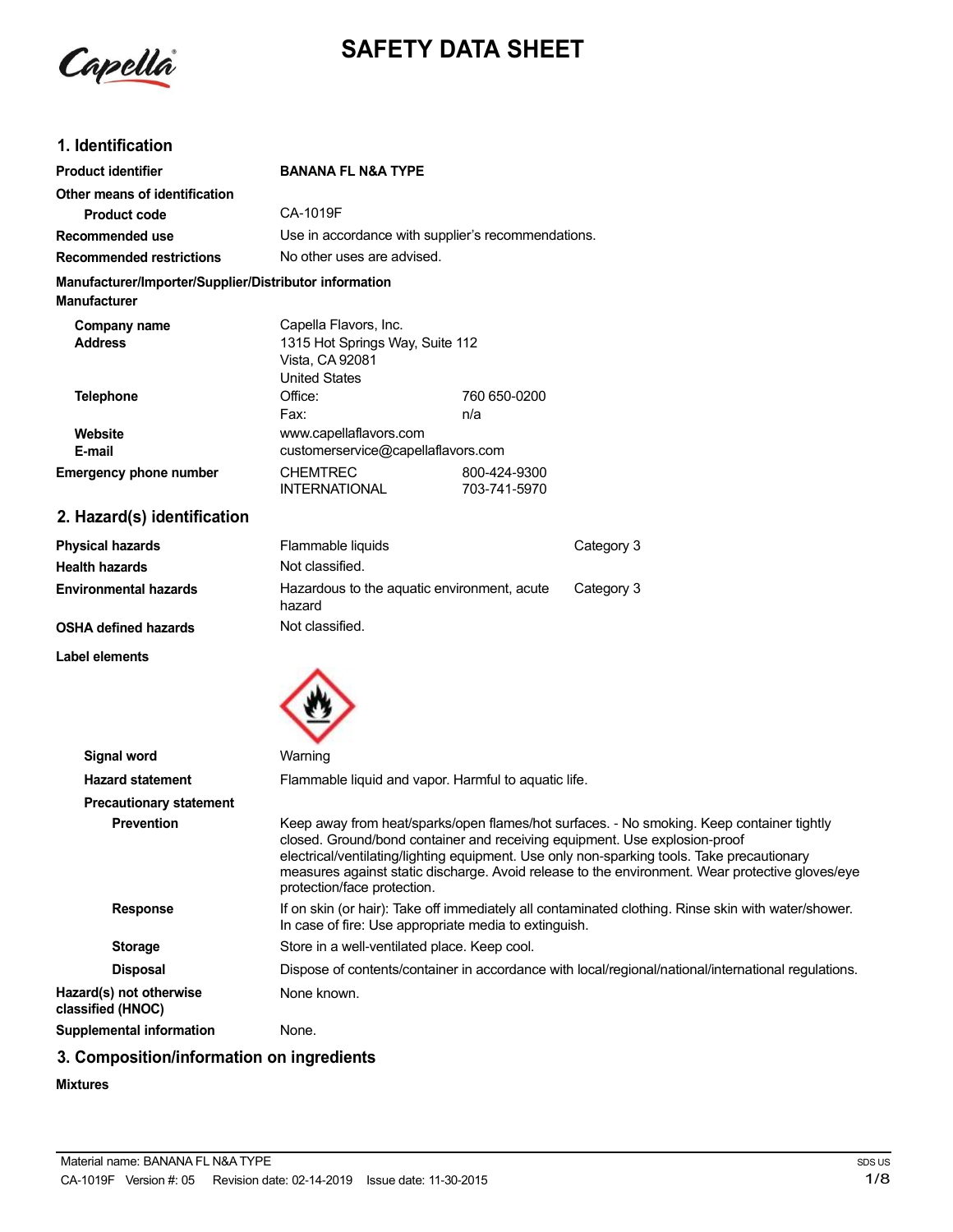| <b>Chemical name</b>                                        | Common name and synonyms | <b>CAS number</b> | %          |
|-------------------------------------------------------------|--------------------------|-------------------|------------|
| <b>PROPYLENE GLYCOL</b><br><b>NOM</b><br><b>NFI</b>         |                          | $57 - 55 - 6$     | $90 - 100$ |
| <b>ISOAMYL ACETATE - SINGLE</b><br><b>ISOMER</b><br>#93 NOP |                          | 123-92-2          | $5 - 10$   |
| ETHYL ALCOHOL 190 PROOF<br>CANE IP NON GMO                  | <b>ETHYLALCOHOL</b>      | 64-17-5           | $1 - 3$    |
| <b>ISOAMYL ISOVALERATE</b><br>#29                           |                          | 659-70-1          | $1 - 3$    |
| Other components below reportable levels                    |                          |                   | 1-<3       |

Other components below reportable levels

\*Designates that a specific chemical identity and/or percentage of composition has been withheld as a trade secret.

# **4. First-aid measures**

| <b>Inhalation</b>                                                            | Move to fresh air. Call a physician if symptoms develop or persist.                                                                                                                                                                                       |
|------------------------------------------------------------------------------|-----------------------------------------------------------------------------------------------------------------------------------------------------------------------------------------------------------------------------------------------------------|
| <b>Skin contact</b>                                                          | Take off immediately all contaminated clothing. Rinse skin with water/shower. Get medical<br>attention if irritation develops and persists.                                                                                                               |
| Eye contact                                                                  | Immediately flush eyes with plenty of water for at least 15 minutes. Remove contact lenses, if<br>present and easy to do. Get medical attention if irritation develops and persists.                                                                      |
| Ingestion                                                                    | Rinse mouth. Get medical attention if symptoms occur.                                                                                                                                                                                                     |
| <b>Most important</b>                                                        | Direct contact with eyes may cause temporary irritation.                                                                                                                                                                                                  |
| symptoms/effects, acute and<br>delayed                                       |                                                                                                                                                                                                                                                           |
| Indication of immediate<br>medical attention and special<br>treatment needed | Provide general supportive measures and treat symptomatically. Thermal burns: Flush with water<br>immediately. While flushing, remove clothes which do not adhere to affected area. Call an<br>ambulance. Continue flushing during transport to hospital. |
| <b>General information</b>                                                   | Take off all contaminated clothing immediately. Ensure that medical personnel are aware of the<br>material(s) involved, and take precautions to protect themselves. Wash contaminated clothing<br>before reuse.                                           |
| 5. Fire-fighting measures                                                    |                                                                                                                                                                                                                                                           |
| Suitable extinguishing media                                                 | Water fog. Alcohol resistant foam. Dry chemical powder. Carbon dioxide (CO2).                                                                                                                                                                             |
| Unsuitable extinguishing<br>media                                            | Do not use water jet as an extinguisher, as this will spread the fire.                                                                                                                                                                                    |
| Specific hazards arising from<br>the chemical                                | Vapors may form explosive mixtures with air. Vapors may travel considerable distance to a source<br>of ignition and flash back. During fire, gases hazardous to health may be formed.                                                                     |
| Special protective equipment                                                 | Self-contained breathing apparatus and full protective clothing must be worn in case of fire.                                                                                                                                                             |

In case of fire and/or explosion do not breathe fumes. Move containers from fire area if you can do so without risk.

Use standard firefighting procedures and consider the hazards of other involved materials.

Flammable liquid and vapor.

### **6. Accidental release measures**

**and precautions for firefighters**

**equipment/instructions Specific methods General fire hazards**

**Fire fighting**

| Personal precautions,<br>protective equipment and<br>emergency procedures | Keep unnecessary personnel away. Keep people away from and upwind of spill/leak. Eliminate all<br>ignition sources (no smoking, flares, sparks, or flames in immediate area). Wear appropriate<br>protective equipment and clothing during clean-up. Do not touch damaged containers or spilled<br>material unless wearing appropriate protective clothing. Ventilate closed spaces before entering<br>them. Local authorities should be advised if significant spillages cannot be contained. For personal<br>protection, see section 8 of the SDS. |
|---------------------------------------------------------------------------|------------------------------------------------------------------------------------------------------------------------------------------------------------------------------------------------------------------------------------------------------------------------------------------------------------------------------------------------------------------------------------------------------------------------------------------------------------------------------------------------------------------------------------------------------|
| Methods and materials for<br>containment and cleaning up                  | Use water spray to reduce vapors or divert vapor cloud drift. Eliminate all ignition sources (no<br>smoking, flares, sparks, or flames in immediate area). Keep combustibles (wood, paper, oil, etc.)<br>away from spilled material. Take precautionary measures against static discharge. Use only<br>non-sparking tools. Prevent product from entering drains.                                                                                                                                                                                     |
|                                                                           | Large Spills: Stop the flow of material, if this is without risk. Dike the spilled material, where this is<br>possible. Use a non-combustible material like vermiculite, sand or earth to soak up the product<br>and place into a container for later disposal. Following product recovery, flush area with water.                                                                                                                                                                                                                                   |
|                                                                           | Small Spills: Absorb with earth, sand or other non-combustible material and transfer to containers<br>for later disposal. Clean surface thoroughly to remove residual contamination.                                                                                                                                                                                                                                                                                                                                                                 |

Never return spills to original containers for re-use. For waste disposal, see section 13 of the SDS.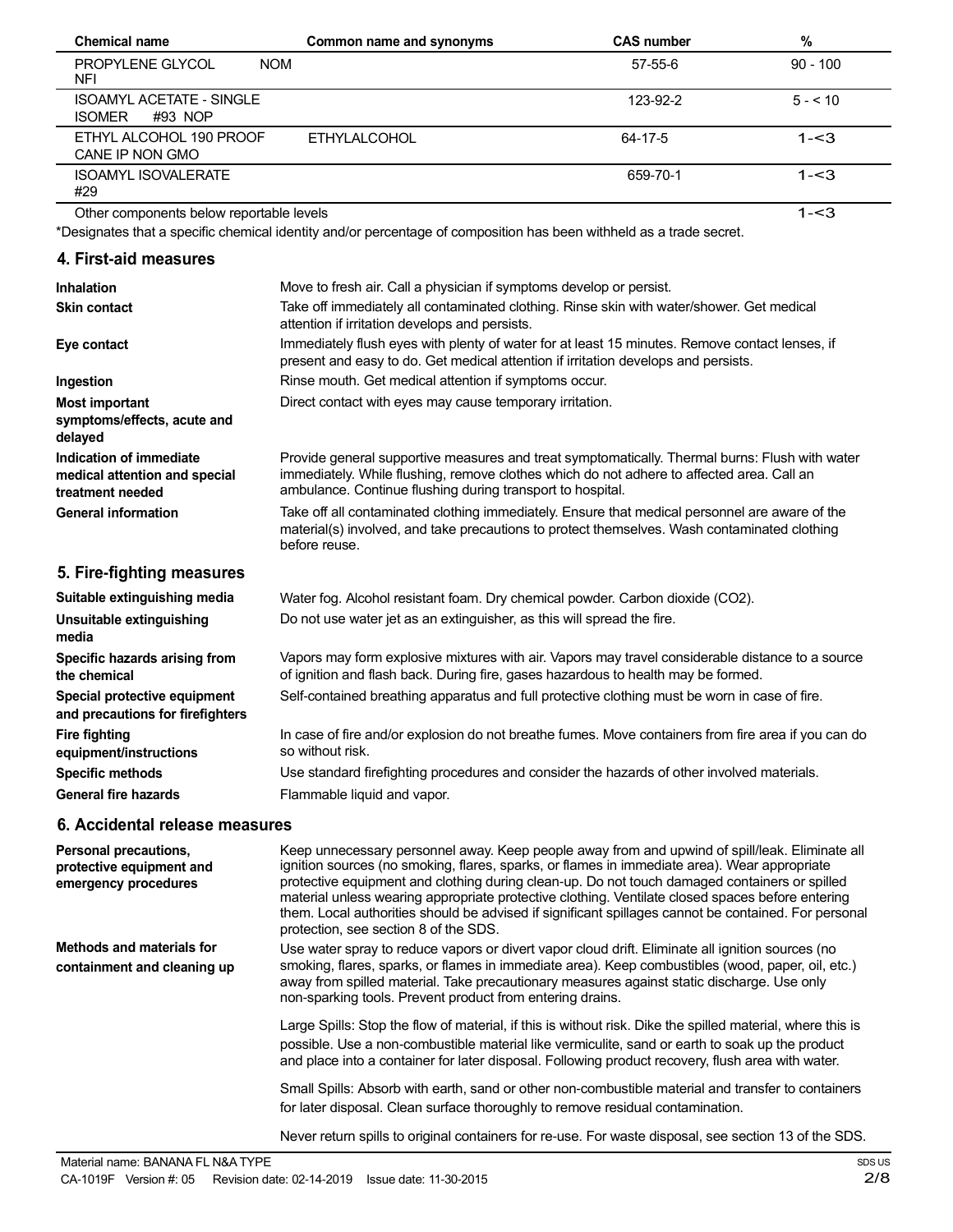| <b>Environmental precautions</b>                                | Avoid release to the environment. Inform appropriate managerial or supervisory personnel of all<br>environmental releases. Prevent further leakage or spillage if safe to do so. Avoid discharge into<br>drains, water courses or onto the ground.                                                                                                                                                                                                                                                                                                                |
|-----------------------------------------------------------------|-------------------------------------------------------------------------------------------------------------------------------------------------------------------------------------------------------------------------------------------------------------------------------------------------------------------------------------------------------------------------------------------------------------------------------------------------------------------------------------------------------------------------------------------------------------------|
| 7. Handling and storage                                         |                                                                                                                                                                                                                                                                                                                                                                                                                                                                                                                                                                   |
| Precautions for safe handling                                   | Do not handle, store or open near an open flame, sources of heat or sources of ignition. Protect<br>material from direct sunlight. When using do not smoke. Explosion-proof general and local exhaust<br>ventilation. Take precautionary measures against static discharges. All equipment used when<br>handling the product must be grounded. Use non-sparking tools and explosion-proof equipment.<br>Avoid prolonged exposure. Wear appropriate personal protective equipment. Avoid release to the<br>environment. Observe good industrial hygiene practices. |
| Conditions for safe storage,<br>including any incompatibilities | Keep away from heat, sparks and open flame. Prevent electrostatic charge build-up by using<br>common bonding and grounding techniques. Store in a cool, dry place out of direct sunlight. Store<br>in tightly closed container. Store in a well-ventilated place. Keep in an area equipped with<br>sprinklers. Store away from incompatible materials (see Section 10 of the SDS).                                                                                                                                                                                |

# **8. Exposure controls/personal protection**

#### **Occupational exposure limits**

The following constituents are the only constituents of the product which have a PEL, TLV or other recommended exposure limit. At this time, the other constituents have no known exposure limits.

### **US. OSHA Table Z-1 Limits for Air Contaminants (29 CFR 1910.1000)**

| <b>Components</b>                                                      | <b>Type</b>                                                                                                                                                                                                                                                                                                                                                                                                                  | Value        |          |  |
|------------------------------------------------------------------------|------------------------------------------------------------------------------------------------------------------------------------------------------------------------------------------------------------------------------------------------------------------------------------------------------------------------------------------------------------------------------------------------------------------------------|--------------|----------|--|
| ETHYL ALCOHOL 190<br>PROOF CANE IP NON<br>GMO (CAS 64-17-5)            | PEL                                                                                                                                                                                                                                                                                                                                                                                                                          | 1900 mg/m3   |          |  |
|                                                                        |                                                                                                                                                                                                                                                                                                                                                                                                                              | 1000 ppm     |          |  |
| <b>ISOAMYL ACETATE -</b><br>SINGLE ISOMER<br>#93<br>NOP (CAS 123-92-2) | <b>PEL</b>                                                                                                                                                                                                                                                                                                                                                                                                                   | 525 mg/m3    |          |  |
|                                                                        |                                                                                                                                                                                                                                                                                                                                                                                                                              | 100 ppm      |          |  |
| <b>US. ACGIH Threshold Limit Values</b>                                |                                                                                                                                                                                                                                                                                                                                                                                                                              |              |          |  |
| <b>Components</b>                                                      | <b>Type</b>                                                                                                                                                                                                                                                                                                                                                                                                                  | Value        |          |  |
| ETHYL ALCOHOL 190<br>PROOF CANE IP NON<br>GMO (CAS 64-17-5)            | <b>STEL</b>                                                                                                                                                                                                                                                                                                                                                                                                                  | 1000 ppm     |          |  |
| <b>ISOAMYL ACETATE -</b><br>SINGLE ISOMER<br>#93<br>NOP (CAS 123-92-2) | <b>STEL</b>                                                                                                                                                                                                                                                                                                                                                                                                                  | 100 ppm      |          |  |
|                                                                        | <b>TWA</b>                                                                                                                                                                                                                                                                                                                                                                                                                   | 50 ppm       |          |  |
| US. NIOSH: Pocket Guide to Chemical Hazards                            |                                                                                                                                                                                                                                                                                                                                                                                                                              |              |          |  |
| <b>Components</b>                                                      | <b>Type</b>                                                                                                                                                                                                                                                                                                                                                                                                                  | Value        |          |  |
| ETHYL ALCOHOL 190<br>PROOF CANE IP NON<br>GMO (CAS 64-17-5)            | <b>TWA</b>                                                                                                                                                                                                                                                                                                                                                                                                                   | 1900 mg/m3   |          |  |
|                                                                        |                                                                                                                                                                                                                                                                                                                                                                                                                              | 1000 ppm     |          |  |
| <b>ISOAMYL ACETATE -</b><br>SINGLE ISOMER<br>#93<br>NOP (CAS 123-92-2) | TWA                                                                                                                                                                                                                                                                                                                                                                                                                          | 525 mg/m3    |          |  |
|                                                                        |                                                                                                                                                                                                                                                                                                                                                                                                                              | 100 ppm      |          |  |
| <b>Components</b>                                                      | US. Workplace Environmental Exposure Level (WEEL) Guides<br><b>Type</b>                                                                                                                                                                                                                                                                                                                                                      | <b>Value</b> | Form     |  |
| PROPYLENE GLYCOL<br>NOM NFI (CAS 57-55-6)                              | <b>TWA</b>                                                                                                                                                                                                                                                                                                                                                                                                                   | 10 mg/m3     | Aerosol. |  |
| <b>Biological limit values</b>                                         | No biological exposure limits noted for the ingredient(s).                                                                                                                                                                                                                                                                                                                                                                   |              |          |  |
| Appropriate engineering<br>controls                                    | Explosion-proof general and local exhaust ventilation. Good general ventilation should be used.<br>Ventilation rates should be matched to conditions. If applicable, use process enclosures, local<br>exhaust ventilation, or other engineering controls to maintain airborne levels below recommended<br>exposure limits. If exposure limits have not been established, maintain airborne levels to an<br>acceptable level. |              |          |  |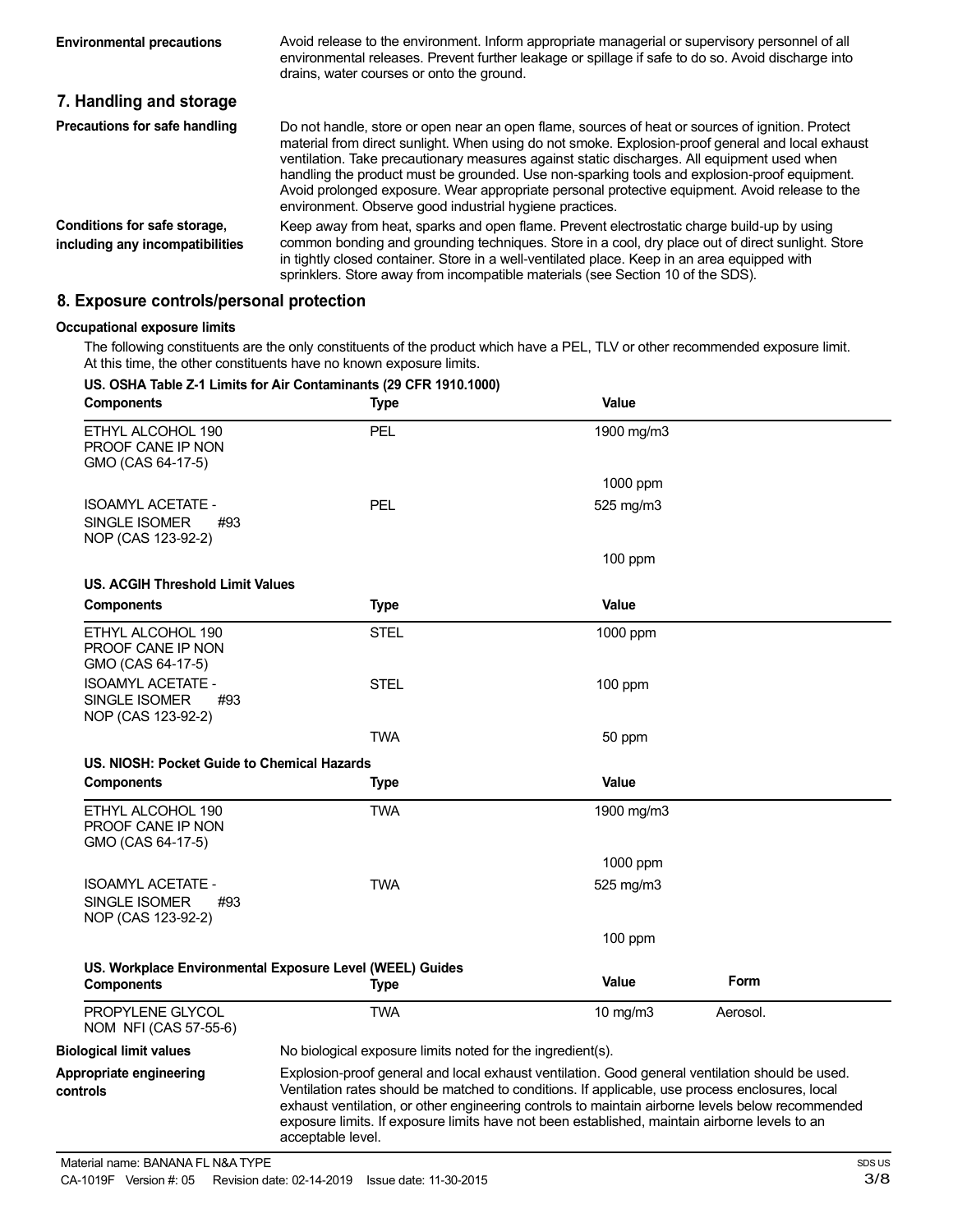### **Individual protection measures, such as personal protective equipment**

| Eye/face protection               | Wear safety glasses with side shields (or goggles).                                                                                                                                                                                                       |  |
|-----------------------------------|-----------------------------------------------------------------------------------------------------------------------------------------------------------------------------------------------------------------------------------------------------------|--|
| <b>Skin protection</b>            |                                                                                                                                                                                                                                                           |  |
| <b>Hand protection</b>            | Wear appropriate chemical resistant gloves.                                                                                                                                                                                                               |  |
| Other                             | Wear appropriate chemical resistant clothing.                                                                                                                                                                                                             |  |
| <b>Respiratory protection</b>     | If engineering controls do not maintain airborne concentrations below recommended exposure<br>limits (where applicable) or to an acceptable level (in countries where exposure limits have not<br>been established), an approved respirator must be worn. |  |
| <b>Thermal hazards</b>            | Wear appropriate thermal protective clothing, when necessary.                                                                                                                                                                                             |  |
| General hygiene<br>considerations | When using do not smoke. Always observe good personal hygiene measures, such as washing<br>after handling the material and before eating, drinking, and/or smoking. Routinely wash work<br>clothing and protective equipment to remove contaminants.      |  |

# **9. Physical and chemical properties**

| Appearance |
|------------|
|------------|

|       | <b>Physical state</b>                             | Liquid.                        |
|-------|---------------------------------------------------|--------------------------------|
|       | Form                                              | Liquid.                        |
|       | Color                                             | Not available.                 |
| Odor  |                                                   | Not available.                 |
|       | <b>Odor threshold</b>                             | Not available.                 |
| рH    |                                                   | Not available.                 |
|       | Melting point/freezing point                      | -109.3 °F (-78.5 °C) estimated |
| range | Initial boiling point and boiling                 | 288.5 °F (142.5 °C) estimated  |
|       | <b>Flash point</b>                                | 126.3 °F (52.4 °C) Closed Cup  |
|       | <b>Evaporation rate</b>                           | Not available.                 |
|       | Flammability (solid, gas)                         | Not applicable.                |
|       | Upper/lower flammability or explosive limits      |                                |
|       | <b>Flammability limit - lower</b><br>(%)          | Not available.                 |
|       | <b>Flammability limit - upper</b><br>(%)          | Not available.                 |
|       | Explosive limit - lower (%)                       | Not available.                 |
|       | Explosive limit - upper (%)                       | Not available.                 |
|       | Vapor pressure                                    | 0.58 hPa estimated             |
|       | Vapor density                                     | Not available.                 |
|       | <b>Relative density</b>                           | Not available.                 |
|       | Solubility(ies)                                   |                                |
|       | Solubility (water)                                | Not available.                 |
|       | <b>Partition coefficient</b><br>(n-octanol/water) | Not available.                 |
|       | <b>Auto-ignition temperature</b>                  | 700 °F (371.11 °C) estimated   |
|       | <b>Decomposition temperature</b>                  | Not available.                 |
|       | <b>Viscosity</b>                                  | Not available.                 |
|       | <b>Other information</b>                          |                                |
|       | <b>Explosive properties</b>                       | Not explosive.                 |
|       | <b>Flammability class</b>                         | Combustible II estimated       |
|       | <b>Oxidizing properties</b>                       | Not oxidizing.                 |
|       | <b>Refractive index</b>                           | 1.415 - 1.445                  |
|       | <b>Specific gravity</b>                           | $1 - 1.03$                     |
|       |                                                   |                                |

# **10. Stability and reactivity**

**Reactivity** The product is stable and non-reactive under normal conditions of use, storage and transport.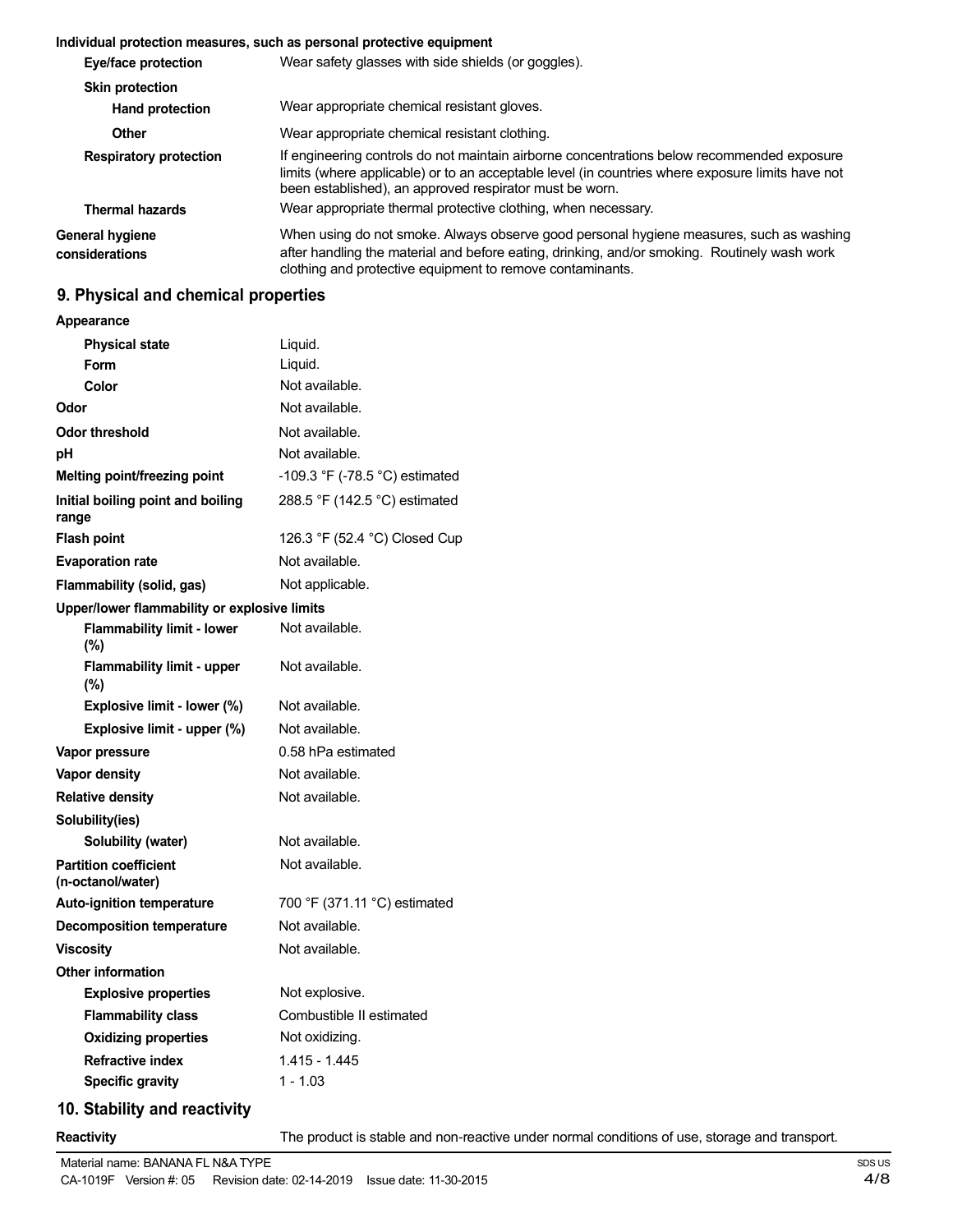| <b>Chemical stability</b>                                                                    | Material is stable under normal conditions.                                                                                                                                                |  |
|----------------------------------------------------------------------------------------------|--------------------------------------------------------------------------------------------------------------------------------------------------------------------------------------------|--|
| Possibility of hazardous<br>reactions                                                        | Hazardous polymerization does not occur.                                                                                                                                                   |  |
| <b>Conditions to avoid</b>                                                                   | Keep away from heat, hot surfaces, sparks, open flames and other ignition sources. Avoid<br>temperatures exceeding the flash point. Contact with incompatible materials.                   |  |
| Incompatible materials                                                                       | Strong oxidizing agents. Nitrates.                                                                                                                                                         |  |
| <b>Hazardous decomposition</b><br>products                                                   | No hazardous decomposition products are known.                                                                                                                                             |  |
| 11. Toxicological information                                                                |                                                                                                                                                                                            |  |
| Information on likely routes of exposure                                                     |                                                                                                                                                                                            |  |
| <b>Inhalation</b>                                                                            | Prolonged inhalation may be harmful.                                                                                                                                                       |  |
| <b>Skin contact</b>                                                                          | No adverse effects due to skin contact are expected.                                                                                                                                       |  |
| Eye contact                                                                                  | Direct contact with eyes may cause temporary irritation.                                                                                                                                   |  |
| Ingestion                                                                                    | Expected to be a low ingestion hazard.                                                                                                                                                     |  |
| Symptoms related to the<br>physical, chemical and<br>toxicological characteristics           | Direct contact with eyes may cause temporary irritation.                                                                                                                                   |  |
| Information on toxicological effects                                                         |                                                                                                                                                                                            |  |
| <b>Acute toxicity</b>                                                                        | Not available.                                                                                                                                                                             |  |
| <b>Skin corrosion/irritation</b>                                                             | Prolonged skin contact may cause temporary irritation.                                                                                                                                     |  |
| Serious eye damage/eye<br>irritation                                                         | Direct contact with eyes may cause temporary irritation.                                                                                                                                   |  |
| Respiratory or skin sensitization                                                            |                                                                                                                                                                                            |  |
| <b>Respiratory sensitization</b>                                                             | Not a respiratory sensitizer.                                                                                                                                                              |  |
| <b>Skin sensitization</b>                                                                    | This product is not expected to cause skin sensitization.                                                                                                                                  |  |
| Germ cell mutagenicity                                                                       | No data available to indicate product or any components present at greater than 0.1% are<br>mutagenic or genotoxic.                                                                        |  |
| Carcinogenicity                                                                              | Not classifiable as to carcinogenicity to humans.                                                                                                                                          |  |
| IARC Monographs. Overall Evaluation of Carcinogenicity<br>Not listed.                        |                                                                                                                                                                                            |  |
| Not regulated.<br>Not listed.                                                                | OSHA Specifically Regulated Substances (29 CFR 1910.1001-1052)<br>US. National Toxicology Program (NTP) Report on Carcinogens                                                              |  |
| <b>Reproductive toxicity</b>                                                                 | Possible reproductive hazard.                                                                                                                                                              |  |
| Specific target organ toxicity -<br>single exposure                                          | Not classified.                                                                                                                                                                            |  |
| Specific target organ toxicity -<br>repeated exposure                                        | Not classified.                                                                                                                                                                            |  |
| <b>Aspiration hazard</b>                                                                     | Not an aspiration hazard.                                                                                                                                                                  |  |
| <b>Chronic effects</b>                                                                       | Prolonged inhalation may be harmful.                                                                                                                                                       |  |
| 12. Ecological information                                                                   |                                                                                                                                                                                            |  |
| <b>Ecotoxicity</b>                                                                           | Harmful to aquatic life.                                                                                                                                                                   |  |
| Persistence and degradability                                                                | No data is available on the degradability of any ingredients in the mixture.                                                                                                               |  |
| <b>Bioaccumulative potential</b>                                                             |                                                                                                                                                                                            |  |
| Partition coefficient n-octanol / water (log Kow)<br>ETHYL ALCOHOL 190 PROOF CANE IP NON GMO | $-0.31$                                                                                                                                                                                    |  |
| PROPYLENE GLYCOL                                                                             | $-0.92$<br>NOM NFI                                                                                                                                                                         |  |
| <b>Mobility in soil</b>                                                                      | No data available.                                                                                                                                                                         |  |
| Other adverse effects                                                                        | No other adverse environmental effects (e.g. ozone depletion, photochemical ozone creation<br>potential, endocrine disruption, global warming potential) are expected from this component. |  |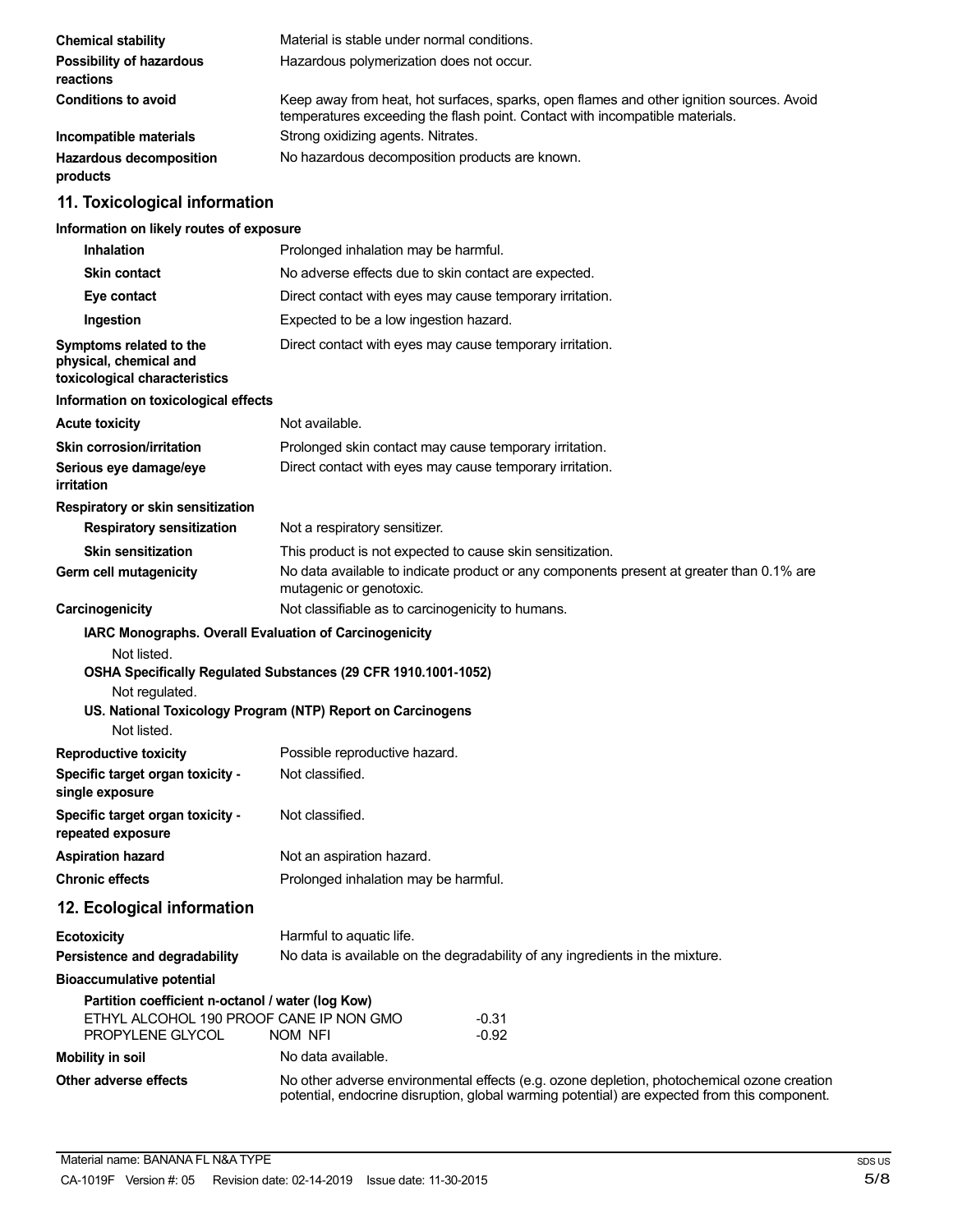# **13. Disposal considerations**

| <b>Disposal instructions</b>             | Collect and reclaim or dispose in sealed containers at licensed waste disposal site. Incinerate the<br>material under controlled conditions in an approved incinerator. Do not incinerate sealed<br>containers. Do not allow this material to drain into sewers/water supplies. Do not contaminate<br>ponds, waterways or ditches with chemical or used container. If discarded, this product is<br>considered a RCRA ignitable waste, D001. Dispose of contents/container in accordance with<br>local/regional/national/international regulations. |
|------------------------------------------|-----------------------------------------------------------------------------------------------------------------------------------------------------------------------------------------------------------------------------------------------------------------------------------------------------------------------------------------------------------------------------------------------------------------------------------------------------------------------------------------------------------------------------------------------------|
| Local disposal regulations               | Dispose in accordance with all applicable regulations.                                                                                                                                                                                                                                                                                                                                                                                                                                                                                              |
| Hazardous waste code                     | D001: Waste Flammable material with a flash point <140 F<br>The waste code should be assigned in discussion between the user, the producer and the waste<br>disposal company.                                                                                                                                                                                                                                                                                                                                                                       |
| Waste from residues / unused<br>products | Dispose of in accordance with local regulations. Empty containers or liners may retain some<br>product residues. This material and its container must be disposed of in a safe manner (see:<br>Disposal instructions).                                                                                                                                                                                                                                                                                                                              |
| <b>Contaminated packaging</b>            | Since emptied containers may retain product residue, follow label warnings even after container is<br>emptied. Empty containers should be taken to an approved waste handling site for recycling or<br>disposal.                                                                                                                                                                                                                                                                                                                                    |

# **14. Transport information**

| DOT                                                                                   |                                                                         |
|---------------------------------------------------------------------------------------|-------------------------------------------------------------------------|
| <b>UN number</b>                                                                      | <b>UN1197</b>                                                           |
| UN proper shipping name                                                               | Extracts, flavoring, liquid                                             |
| Transport hazard class(es)                                                            |                                                                         |
| <b>Class</b>                                                                          | 3                                                                       |
| <b>Subsidiary risk</b>                                                                |                                                                         |
| Label(s)                                                                              | 3                                                                       |
| Packing group                                                                         | Ш                                                                       |
| Special precautions for user                                                          | Read safety instructions, SDS and emergency procedures before handling. |
| <b>Special provisions</b>                                                             | B1, IB3, T2, TP1                                                        |
| <b>Packaging exceptions</b>                                                           | 150                                                                     |
| Packaging non bulk                                                                    | 203                                                                     |
| <b>Packaging bulk</b>                                                                 | 242                                                                     |
| <b>IATA</b>                                                                           |                                                                         |
| <b>UN number</b>                                                                      | <b>UN1197</b>                                                           |
| UN proper shipping name                                                               | Extracts, flavouring, liquid                                            |
| Transport hazard class(es)                                                            |                                                                         |
| <b>Class</b>                                                                          | 3                                                                       |
| Subsidiary risk                                                                       |                                                                         |
| Packing group                                                                         | Ш                                                                       |
| <b>Environmental hazards</b>                                                          | No.                                                                     |
| <b>ERG Code</b>                                                                       | 3L                                                                      |
| Special precautions for user                                                          | Read safety instructions, SDS and emergency procedures before handling. |
| <b>Other information</b>                                                              |                                                                         |
| Passenger and cargo                                                                   | Allowed with restrictions.                                              |
| aircraft                                                                              |                                                                         |
| Cargo aircraft only                                                                   | Allowed with restrictions.                                              |
| <b>IMDG</b>                                                                           |                                                                         |
| UN number                                                                             | <b>UN1197</b>                                                           |
| UN proper shipping name                                                               | EXTRACTS, FLAVOURING, LIQUID                                            |
| Transport hazard class(es)                                                            |                                                                         |
| <b>Class</b>                                                                          | 3                                                                       |
| Subsidiary risk                                                                       |                                                                         |
| Packing group                                                                         | III                                                                     |
| <b>Environmental hazards</b>                                                          |                                                                         |
| <b>Marine pollutant</b>                                                               | No.                                                                     |
| EmS                                                                                   | F-E, S-D                                                                |
| Special precautions for user                                                          | Read safety instructions, SDS and emergency procedures before handling. |
| Transport in bulk according to<br>Annex II of MARPOL 73/78 and<br>the <b>IBC</b> Code | Not established.                                                        |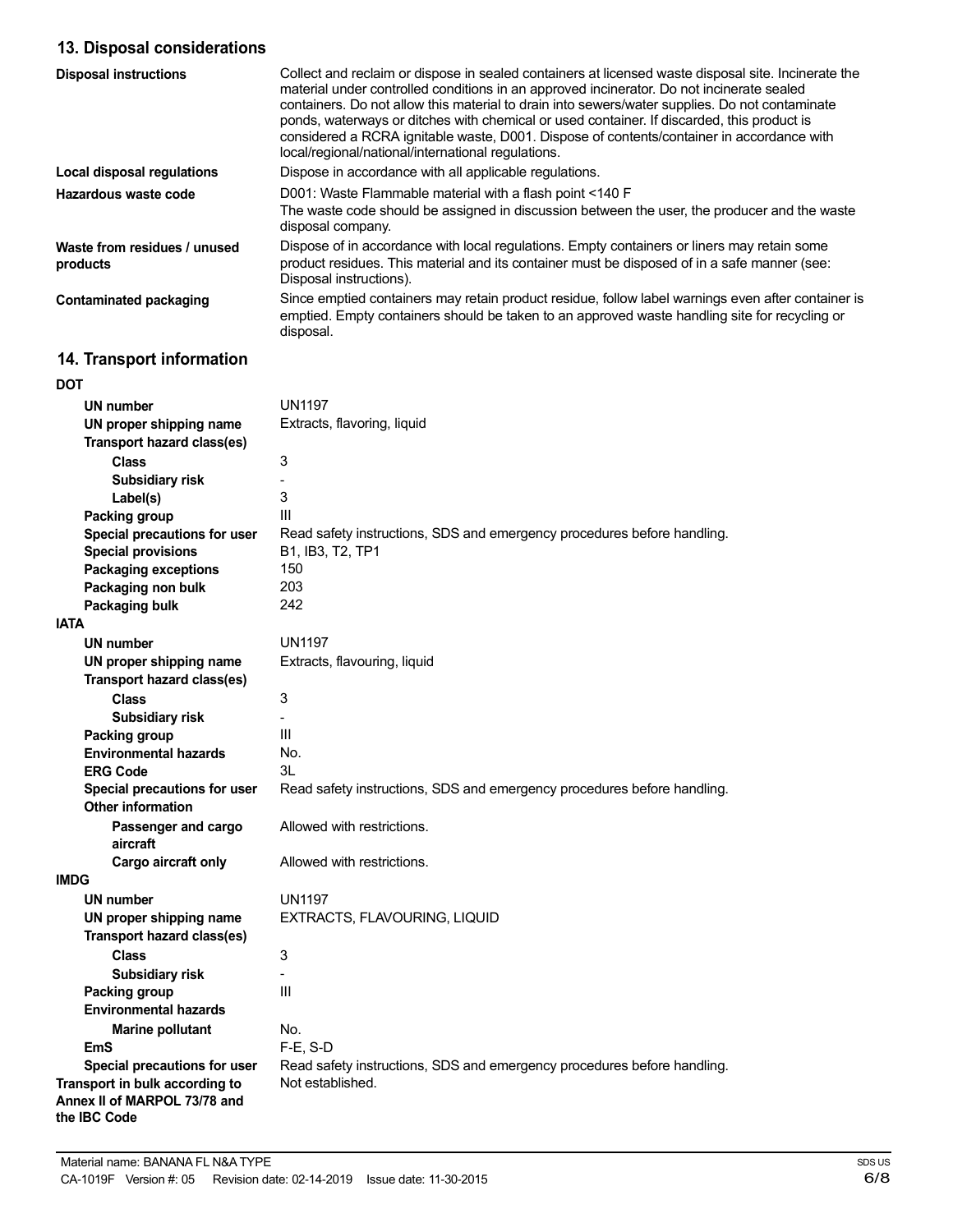

**DOT**

## **15. Regulatory information**

**US federal regulations** This product is a "Hazardous Chemical" as defined by the OSHA Hazard Communication Standard, 29 CFR 1910.1200.

#### **Toxic Substances Control Act (TSCA)**

**TSCA Section 12(b) Export Notification (40 CFR 707, Subpt. D)**

Not regulated.

#### **CERCLA Hazardous Substance List (40 CFR 302.4)**

ISOAMYL ACETATE - SINGLE ISOMER #93 NOP Listed.

(CAS 123-92-2) **SARA 304 Emergency release notification**

# Not regulated.

# **OSHA Specifically Regulated Substances (29 CFR 1910.1001-1052)**

Not regulated.

### **Superfund Amendments and Reauthorization Act of 1986 (SARA)**

### **SARA 302 Extremely hazardous substance**

Not listed.

**SARA 311/312 Hazardous** No (Exempt) **chemical**

#### **SARA 313 (TRI reporting)** Not regulated.

**Other federal regulations**

**Clean Air Act (CAA) Section 112 Hazardous Air Pollutants (HAPs) List**

#### Not regulated.

**Clean Air Act (CAA) Section 112(r) Accidental Release Prevention (40 CFR 68.130)**

Not regulated.

**Safe Drinking Water Act** Not regulated. **(SDWA)**

# **FEMA Priority Substances Respiratory Health and Safety in the Flavor Manufacturing Workplace**

ETHYL ALCOHOL 190 PROOF CANE IP NON GMO Low priority (CAS 64-17-5) ISOAMYL ACETATE - SINGLE ISOMER #93 NOP (CAS 123-92-2) Low priority